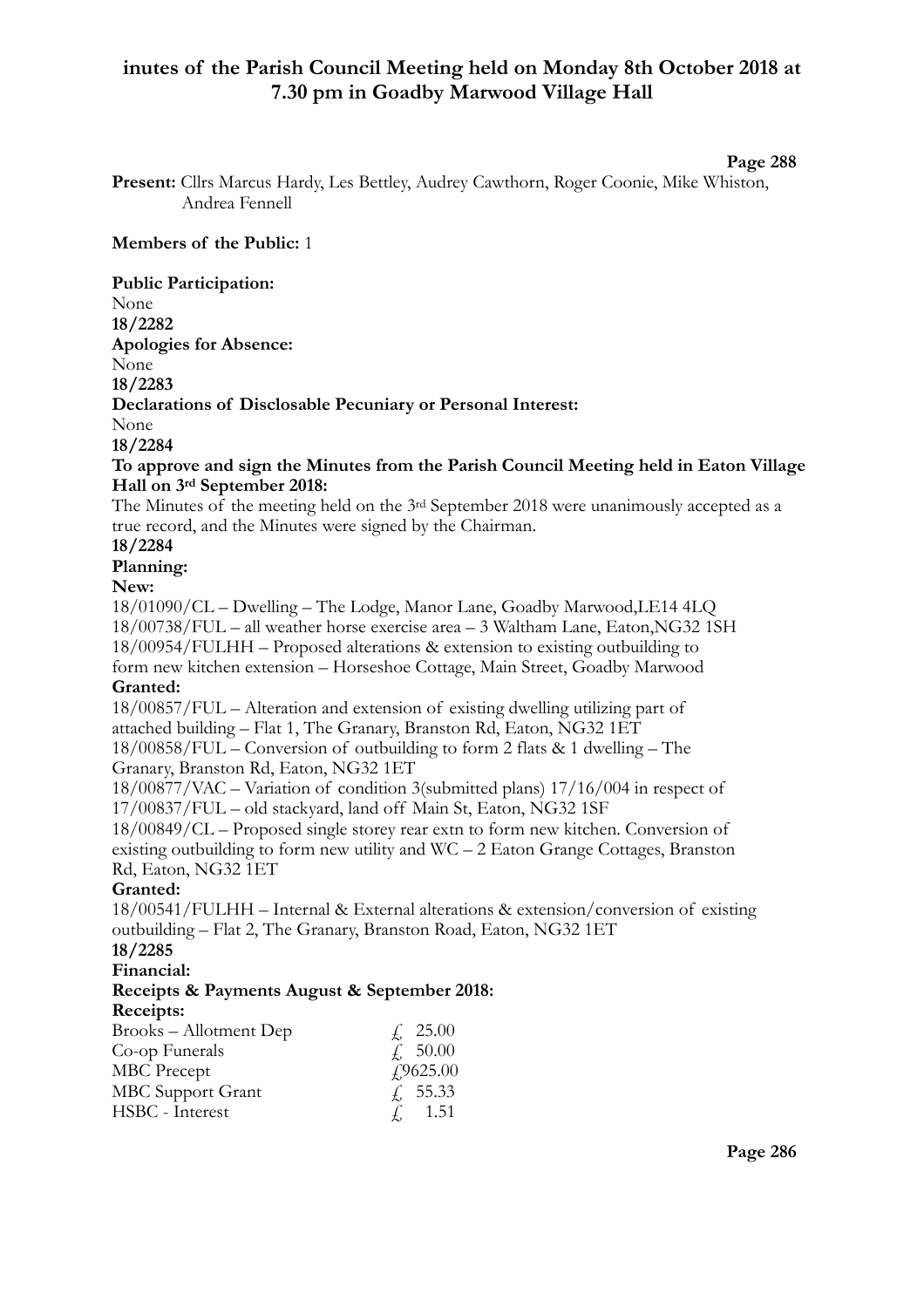# **inutes of the Parish Council Meeting held on Monday 8th October 2018 at 7.30 pm in Goadby Marwood Village Hall**

|                | receipts and rayments August & September Co |                    |
|----------------|---------------------------------------------|--------------------|
| B <sub>P</sub> | The App Office                              | $f_{\rm L}$ 175.00 |
| D D            | Currys                                      | 5.50               |
| B <sub>P</sub> | C J Hill                                    | $\&$ 338.42        |
| <b>BP</b>      | T Allen                                     | £ 72.50            |
| B <sub>P</sub> | Burnt Oak                                   | f, 372.00          |
| D D<br>Currys  |                                             | 5.50               |
| B <sub>P</sub> | C J Hill                                    | $\&$ 338.62        |
| B <sub>P</sub> | Eon                                         | $\& 135.50$        |
| B <sub>P</sub> | HMR&C                                       | $\& 254.00$        |
| B <sub>P</sub> | Burnt Oak                                   | £ 552.00           |
| B <sub>P</sub> | T Allen                                     | £ 176.50           |
| Chq 100232     | Ladywell Accounts                           | 45.00              |

**Receipts and Payments August & September continued**

The above payments and receipts were unanimously accepted and signed off by two Councillors. The reconciled bank balance as at  $30<sup>th</sup>$  September was  $\ell$ 19433.43 was unanimously accepted as a true record and signed off by the Chairman

# **18/2286**

# **Eaton:**

## **a) Herbage Charity**

Cllr Hardy to discuss with Mr Haynes his future plans following the sale of his farm **b) Cemetery Hedges and Allotment Tree:** 

A second quote had been received for the required work which was cheaper than the original quote, it was unanimously agreed to use the cheaper quote, with the work split into various sections over a period of time..

## **c) Railings Main Street:**

Highways had advised the process required to carry out the work and would grant permission providing the criteria was met, it was unanimously agreed to obtain a price for the work before proceeding.

# **d) Additional Dog Bins**

It was unanimously agreed to buy a replacement lid for the spare bin at a cost of  $f$  104.86 plus VAT.

## **18/2287**

**Eastwell:** 

Nothing to report

**18/2288** 

## **Goadby Marwood:**

## **a) Speeding Traffic**

It was unanimously agreed to obtain a quotation for a solar powered speed sign incl. post model PTSC for installation at the entrance to Goadby Marwood.

## **18/2289**

#### **Emails - previously circulated, issues raised will be put on next month's Agenda:**  None

**18/2290** 

# **Items for Next Month's Agenda:**

Herbage Charity

Speed Signs

Allotment Boundaries

Churchyard Wild flowers proposal from St Denys